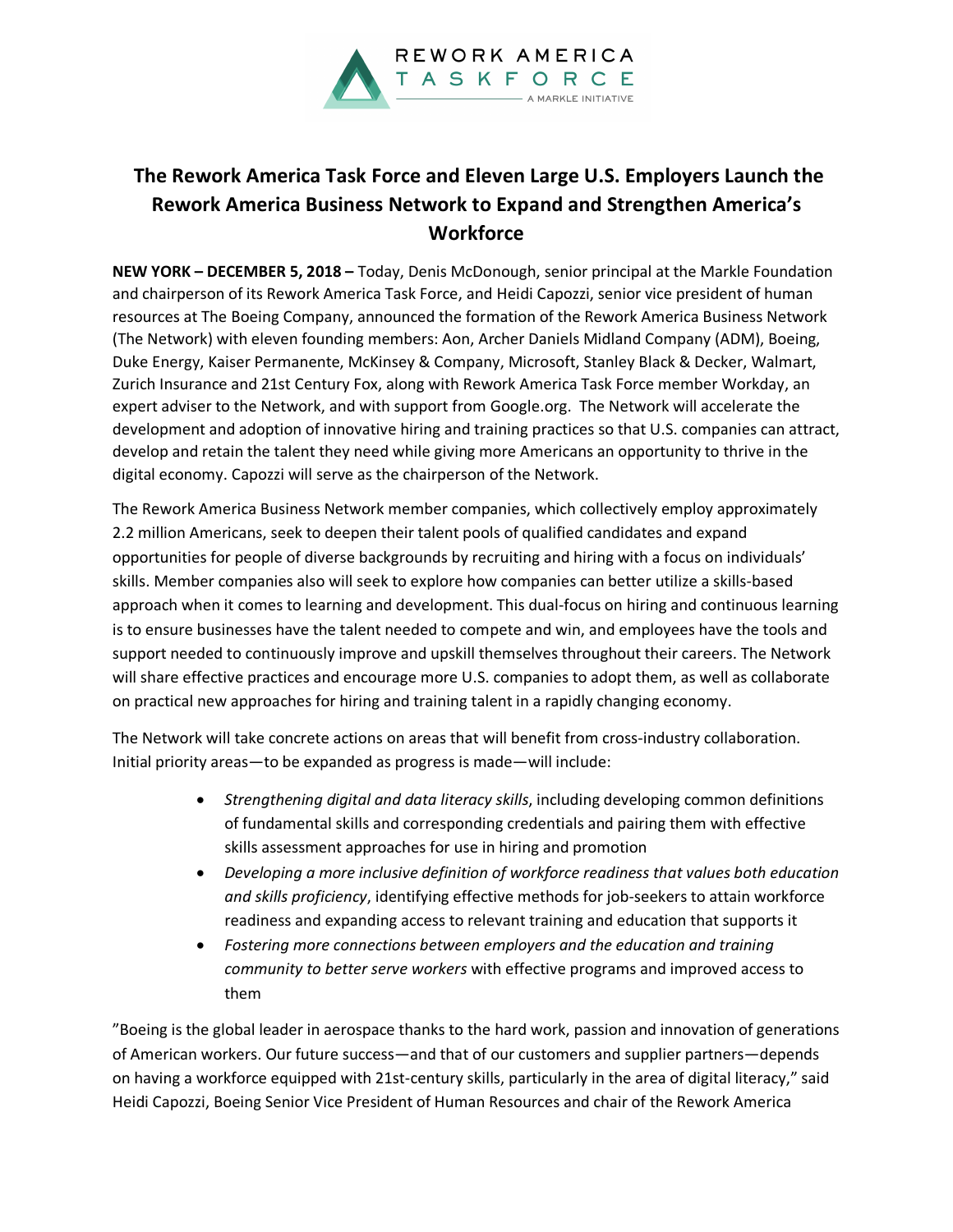Business Network. "We are excited about the opportunity to share best practices with and learn from other innovative companies that are committed to advancing a skills-based approach to employment. In doing so, we hope to help American companies compete and win, and connect greater numbers of American workers with pathways to opportunity and success."

"U.S. employers are struggling to fill a record 7 million jobs, while there are millions of Americans who might be able to fill these jobs if given the opportunity for training and development. The member companies of the Rework America Business Network will work to bridge that gap, expand opportunities for all Americans and build a stronger workforce," said Denis McDonough, senior principal at the Markle Foundation and chairperson of its Rework America Task Force. "The Rework America Task Force is engaging a diverse coalition of leaders across the private, public, and non-profit sectors to modernize the U.S. labor market. The employers of the Rework America Business Network will play a critical role."

The U.S. labor market is undergoing a major upheaval. The nation's economic prosperity requires a labor market flexible enough to match the rapid pace of technological innovation and change, as jobs evolve, and new occupations emerge. In order to modernize the U.S. labor market, the Rework America Business Network is focusing on the further development and advancement of skills-based hiring and training practices, recruiting and hiring candidates, and investing in training incumbent workers with an emphasis on demonstrable skills. When employers better define the skills they need and expand the ways to train at every stage of a career, they expand opportunity for all Americans and build a stronger workforce for themselves.

"Traditional approaches to hiring and training are leaving jobs vacant and talented Americans excluded from the opportunities of the digital economy," said Zoë Baird, CEO and president of the Markle Foundation. "The Markle Foundation is encouraging and equipping businesses to open up opportunity for more people to get the skills needed for higher paying jobs and sustainable career paths through initiatives like the Rework America Task Force and now the Rework America Business Network."

"When finding and developing talent, employers often rely too heavily on individuals' degrees, past job titles, and subjective evaluation," said Jacqui Canney, EVP, Global People Division, Walmart Inc. "We have an opportunity, across industries, to create common definitions of core skills-based competencies that are designed to empower employees, while creating a more inclusive and qualified workforce that is more prepared for the future."

A skills-based approach to hiring and promoting creates a more equitable job market that "screens in" for skills rather than "screening out" those that lack traditional credentials like four-year degrees, a barrier which can disproportionately affect adults returning to the workforce or changing jobs, people of color, veterans and the economically disadvantaged.

Skills-based employment practices help businesses strengthen their workforce in many ways, for example: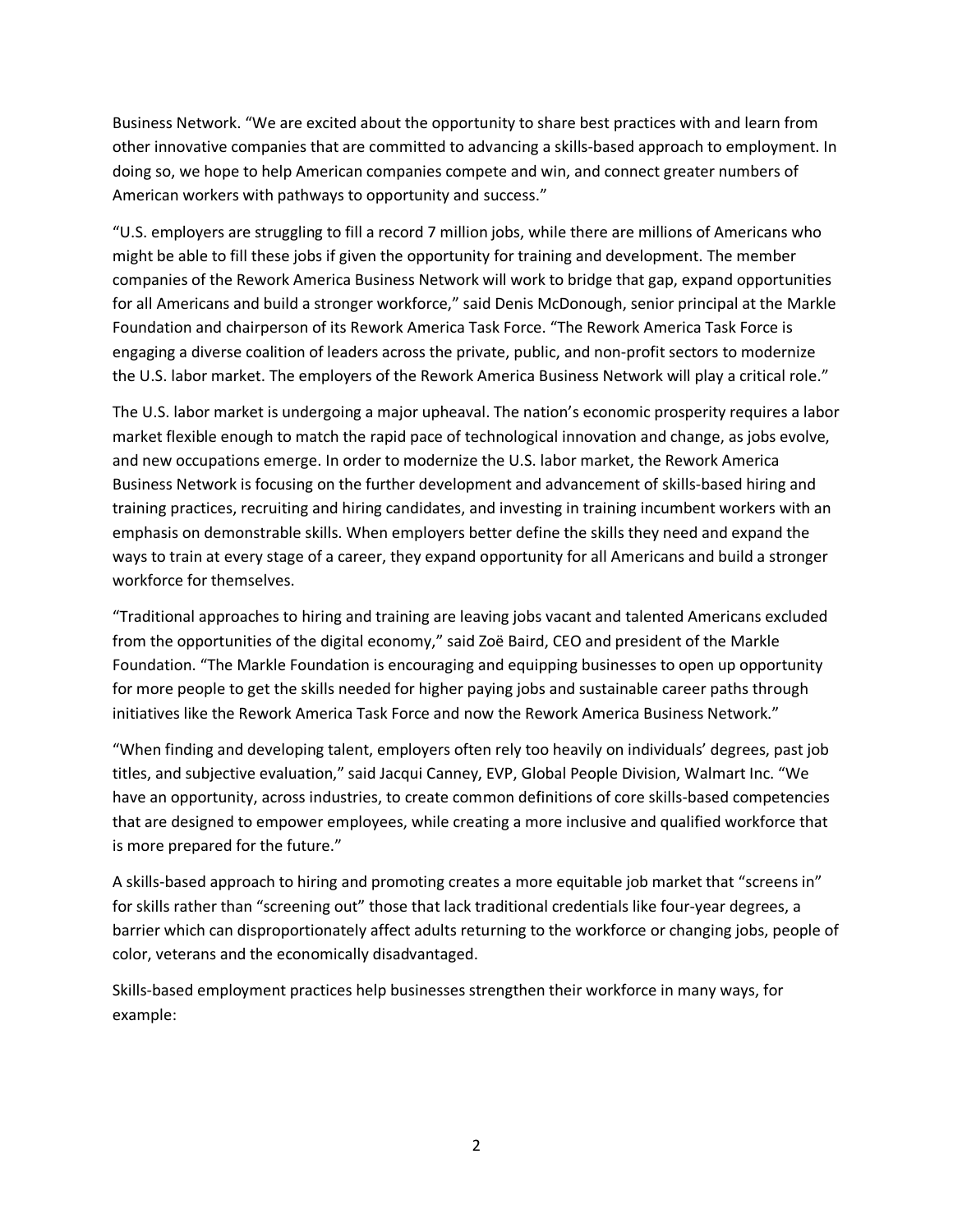- Deepening the talent pool: evaluating candidates based on skills unlocks opportunity for the 7 in 10 Americans who do not have a four-year degree<sup>1</sup>.
- Increasing diversity: a focus on skills can result in 30% more qualified candidates from diverse backgrounds.2
- Reducing time to hire: removing degree requirements can decrease time to hire by 2-12 days<sup>3</sup>, a significant reduction on the average of 24 days<sup>4</sup>.
- Improving retention: training to build skills can result in a 50% improvement in retention rate<sup>5</sup>.

The rapid advance of technology is also prompting companies to expand training options to help their employees keep pace with the changing nature of their work and the skills required. American workers are eager to grow their skills: nearly 90% of Americans surveyed agree they need to continually train and learn and nearly half say they have taken a class or training in the past year in order to learn, maintain or improve their job skills.<sup>6</sup> Rework America Business Network member companies will explore effective ways to support the continuous learning needed in today's workplace.

The Markle Foundation will operate and support the Rework America Business Network, which has also received generous funding support from Rework America Task Force members Boeing, Microsoft, Walmart, Workday, and from Google.org.

The Network is one element of the Rework America Task Force's efforts to define and advance policies and practices among employers, educators, policymakers, technologists and workers themselves so that all are better equipped to anticipate, adapt to and harness for good the rapid pace of technological change transforming our economy. The Task Force also collaborates with Skillful, a Markle Initiative, and its Skillful State Network, a collaboration among 20 state governors to accelerate the development and deployment of effective skills-based practices to transform their labor markets.

*Find more information on the Rework America Business Network and the Rework America Task Force.* 

*For media inquiries, please contact Alex Lacter, Edelman for The Markle Foundation, 206.268.2290, alex.lacter@edelman.com*

 <sup>1</sup> U.S. Census Data, 2014, American adults over 25 years old.

<sup>&</sup>lt;sup>2</sup> TalentSonar Outcomes Data, TalentSonar.com (Accessed January, 2018)

<sup>&</sup>lt;sup>3</sup> Burning Glass Time-to-Fill Data by Occupation and Industry, cited in "Dismissed by Degrees" (pg. 11) authored by Harvard Business School.

<sup>4</sup> "10 HR & Recruiting Stats", Glassdoor

<sup>&</sup>lt;sup>5</sup> "Dismissed by Degrees" (pgs. 28, 29) authored by Harvard Business School.

<sup>6</sup> Markle/Pew Survey, The State of American Jobs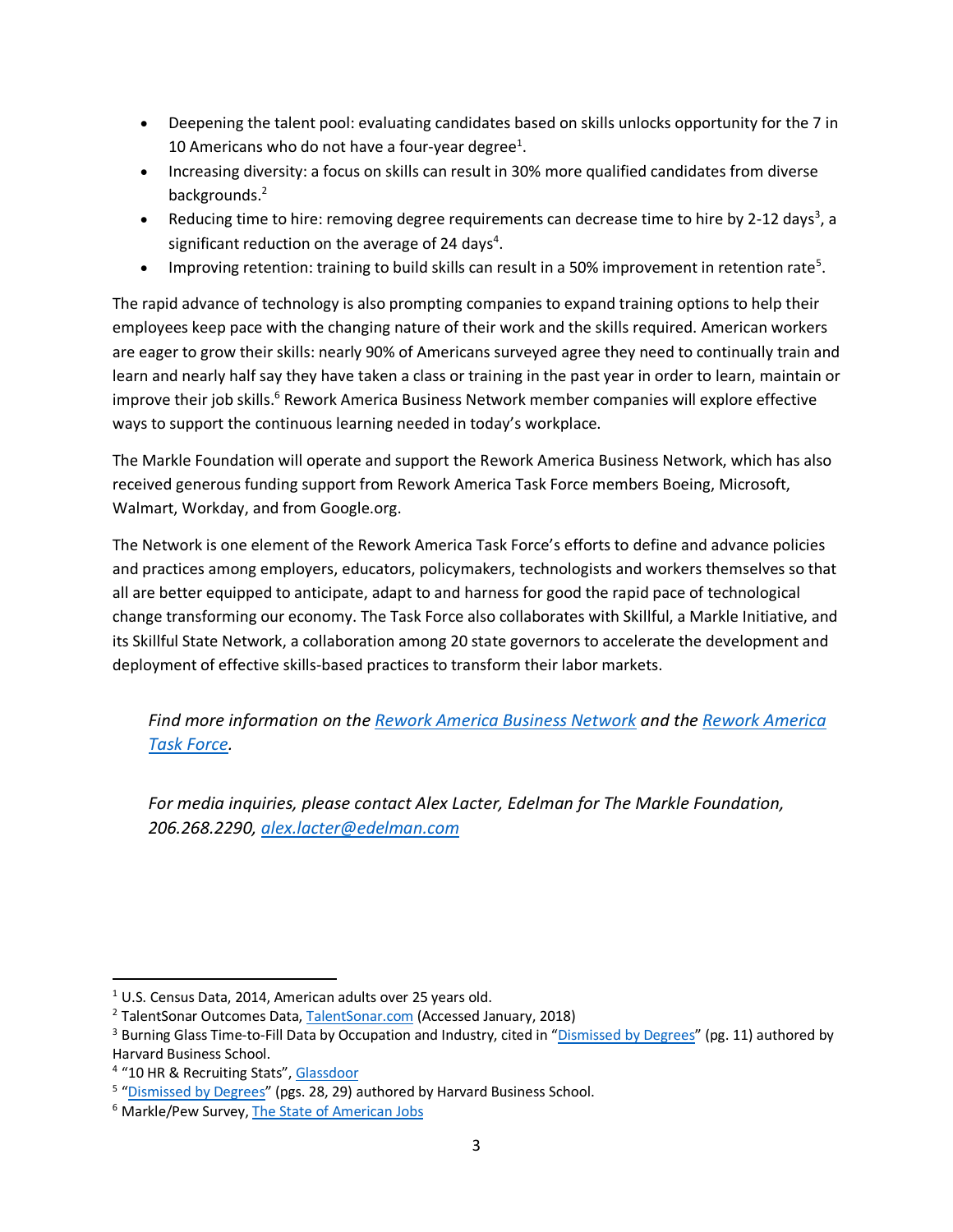#### **About the Rework America Task Force**

The Rework America Task Force seeks to transform America's outdated labor market so that all Americans – especially the nearly 70% without a college degree – have opportunities to thrive in the digital economy. This coalition of diverse leaders from technology, business, labor, education and the public sector is committed to developing bold, practical, non-partisan solutions to building a skills-based labor market that works for all Americans and supports the competitiveness of the American economy. The Task Force will define and advance policies and practices among employers, educators, policymakers, technologists and workers themselves so that all are better equipped to anticipate, adapt to and harness for good the rapid pace of technological change transforming our economy. By establishing clear, accessible paths to quality jobs and lifelong training in the digital economy, the Task Force is working to enable the dignity of work for all Americans.

#### **About the Markle Foundation**

The Markle Foundation works to realize the potential of technology to achieve breakthroughs in addressing some of the nation's most pressing issues. Markle challenges itself and diverse partners to deploy their varied expertise to identify solutions and achieve systemic change. Today as advanced technology and automation change the very nature of work, Markle's priority is advancing solutions towards a skills-based labor market that will enable Americans to transition to the opportunities of the digital economy. Markle's workforce initiatives include **Skillful** and the **Rework America Task Force**. They follow Markle's success in creating the policy and technology architecture that has enabled improvements in healthcare, national security, and access to the Internet. For more information, visit **markle.org**, follow **@MarkleFdn** and **@ReworkAmerica** on Twitter, and read our book, *America's Moment*.

# **Markle Foundation and Network Member Quotes**

## **Denis McDonough, Markle Foundation Senior Principal and chairperson of its Rework America Task Force:**

"U.S. employers are struggling to fill a record 7 million jobs, while there are millions of Americans who might be able to fill these jobs if given the opportunity for training and development. The member companies of the Rework America Business Network will work to bridge that gap, expand opportunities for all Americans and build a stronger workforce. The Rework America Task Force is engaging a diverse coalition of leaders across the private, public, and non-profit sectors to modernize the U.S. labor market. The employers of the Rework America Business Network will play a critical role."

#### **Zoë Baird, Markle Foundation CEO and President:**

"Traditional approaches to hiring and training are leaving jobs vacant and talented Americans excluded from the opportunities of the digital economy. The Markle Foundation is encouraging and equipping businesses to open up opportunity for more people to get the skills needed for higher paying jobs and sustainable career paths through initiatives like the Rework America Task Force and now the Rework America Business Network."